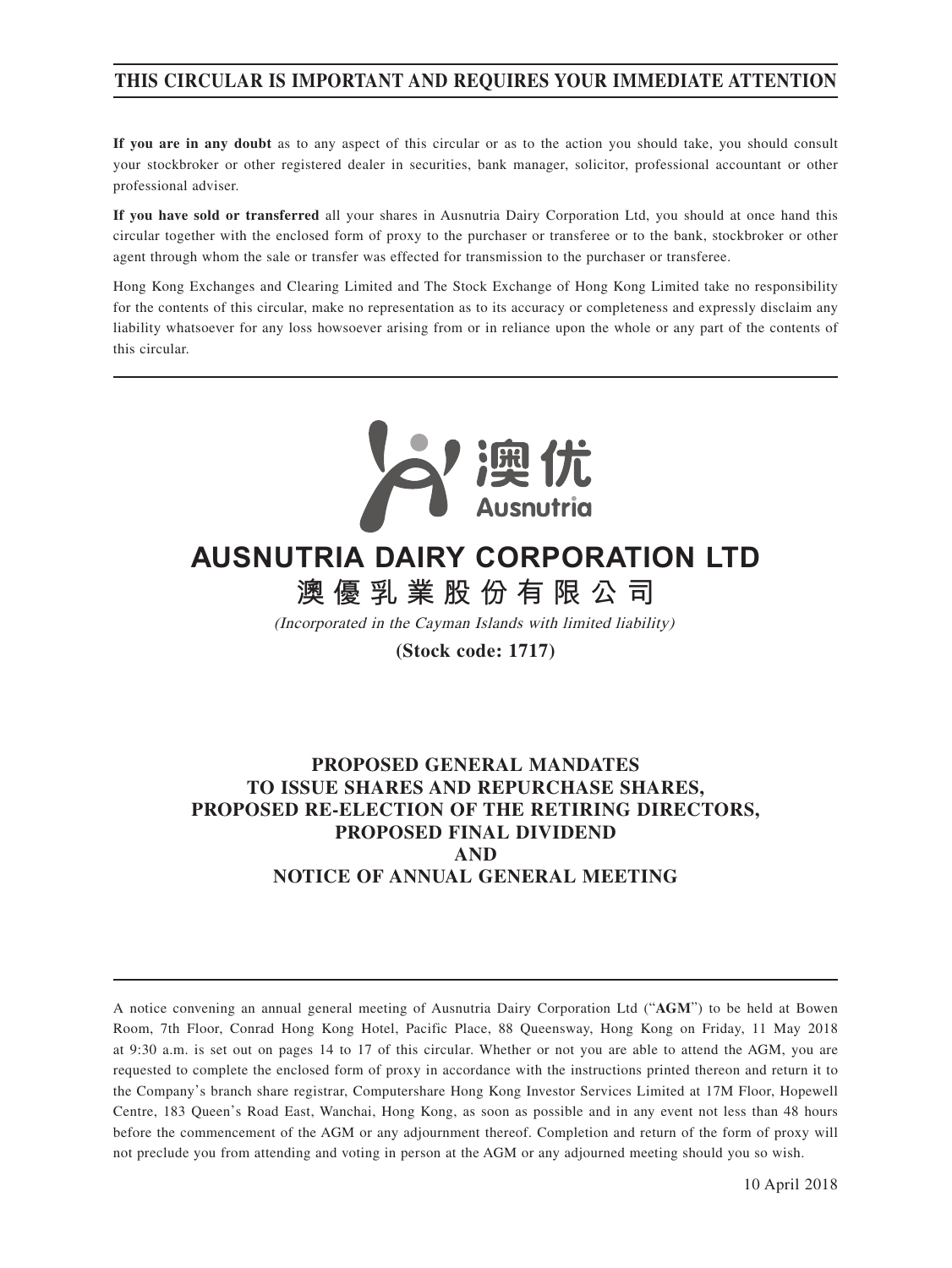## **CONTENTS**

## Page

|                                                                              |                                                                                                  | 3                                          |  |
|------------------------------------------------------------------------------|--------------------------------------------------------------------------------------------------|--------------------------------------------|--|
|                                                                              | Introduction                                                                                     |                                            |  |
| $A$ .                                                                        | Granting of General Mandates to issue Shares and repurchase Shares<br>$\mathbf{1}$ .<br>2.<br>3. | $\overline{4}$<br>$\overline{4}$<br>5<br>5 |  |
| <b>B.</b>                                                                    |                                                                                                  | 6                                          |  |
| $\mathcal{C}$ .                                                              |                                                                                                  | 6                                          |  |
| D.                                                                           |                                                                                                  | 6                                          |  |
| E.                                                                           |                                                                                                  | 6                                          |  |
| F.                                                                           |                                                                                                  | 7                                          |  |
| G <sub>r</sub>                                                               |                                                                                                  | $\tau$                                     |  |
|                                                                              |                                                                                                  |                                            |  |
| APPENDIX 2 - The Biographical Details of Directors Proposed To Be Re-elected |                                                                                                  |                                            |  |
| APPENDIX 3 - Notice of Annual General Meeting                                |                                                                                                  |                                            |  |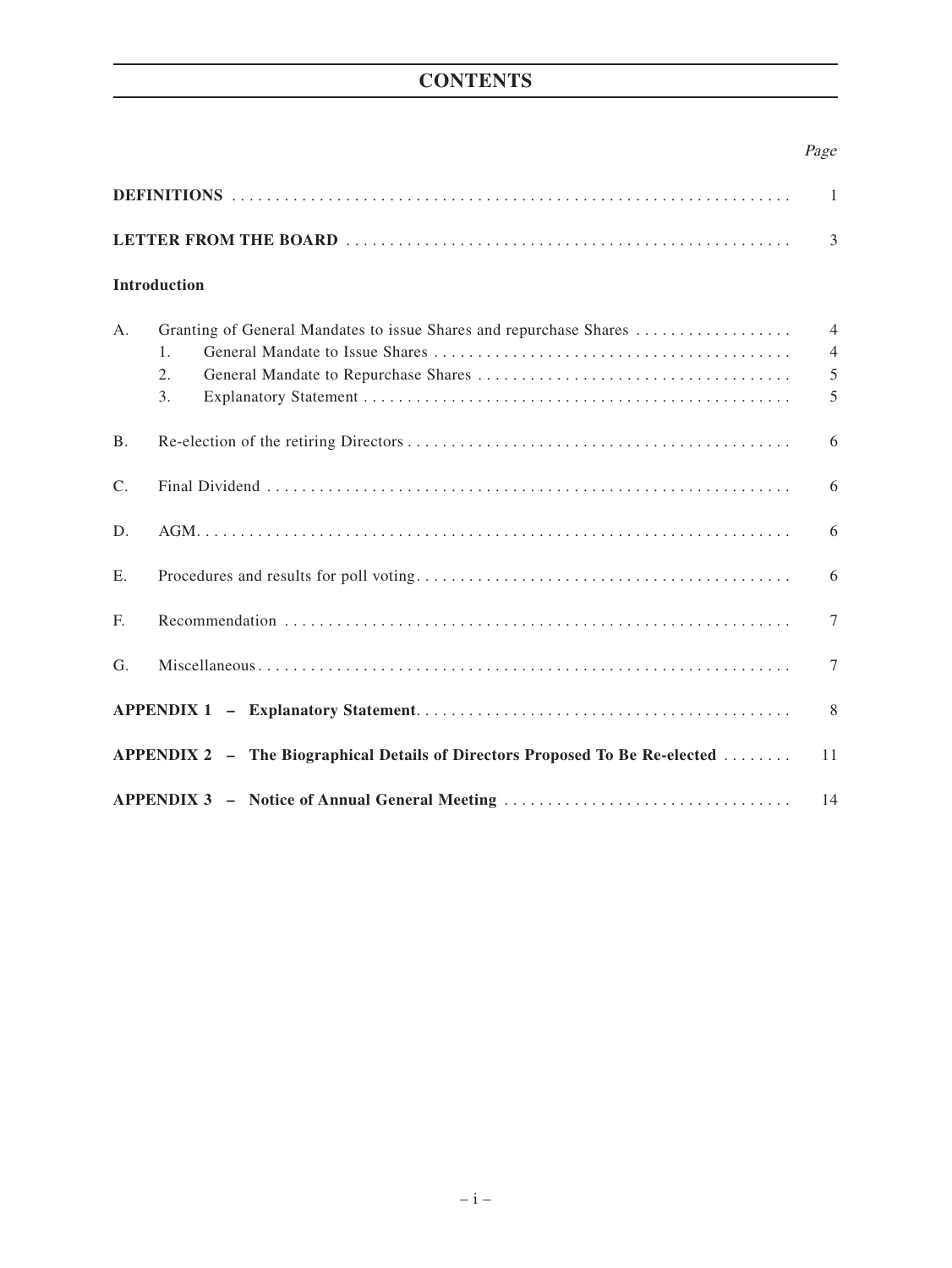## **DEFINITIONS**

In this circular, unless the context otherwise requires, the following expressions have the following meanings:

| "AGM"                     | the annual general meeting of the Company to be held at Bowen<br>Room, 7th Floor, Conrad Hong Kong Hotel, Pacific Place, 88<br>Queensway, Hong Kong, on Friday, 11 May 2018 at 9:30 a.m.                                                                                                                                                                                         |  |  |
|---------------------------|----------------------------------------------------------------------------------------------------------------------------------------------------------------------------------------------------------------------------------------------------------------------------------------------------------------------------------------------------------------------------------|--|--|
| "Annual Report"           | the annual report of the Company for the year ended 31 December<br>2017 despatched to the Shareholders together with this circular                                                                                                                                                                                                                                               |  |  |
| "Articles of Association" | the articles of association of the Company                                                                                                                                                                                                                                                                                                                                       |  |  |
| "associates"              | has the meaning ascribed to it under the Listing Rules                                                                                                                                                                                                                                                                                                                           |  |  |
| "Board"                   | the board of Directors                                                                                                                                                                                                                                                                                                                                                           |  |  |
| "Companies Law"           | the Company Law, Chapter 22 (law 3 of 1961, as consolidated and<br>revised) of the Cayman Islands                                                                                                                                                                                                                                                                                |  |  |
| "Company"                 | Ausnutria Dairy Corporation Ltd (澳優乳業股份有限公司), a<br>limited liability company incorporated and existing under the laws<br>of the Cayman Islands on 8 June 2009 and the Shares are listed on<br>the Stock Exchange (Stock code: 1717)                                                                                                                                              |  |  |
| "Director(s)"             | the director(s) of the Company                                                                                                                                                                                                                                                                                                                                                   |  |  |
| "Group"                   | the Company and its subsidiaries                                                                                                                                                                                                                                                                                                                                                 |  |  |
| "Hong Kong"               | The Hong Kong Special Administrative Region of the PRC                                                                                                                                                                                                                                                                                                                           |  |  |
| "Issue Mandate"           | subject to the conditions set out in the proposed resolution<br>approving the Issue Mandate at the AGM, the general and<br>unconditional mandate granted to the Board to exercise the power<br>to allot, issue and deal with Shares up to a maximum of 20% of<br>the aggregate nominal value of the issued share capital of the<br>Company as at the date of the said resolution |  |  |
| "Latest Practicable Date" | 4 April 2018, being the latest practicable date of ascertaining<br>certain information contained in this circular prior to its<br>publication                                                                                                                                                                                                                                    |  |  |
| "Listing Rules"           | the Rules Governing the Listing of Securities on the Stock<br>Exchange, as amended or supplemented from time to time                                                                                                                                                                                                                                                             |  |  |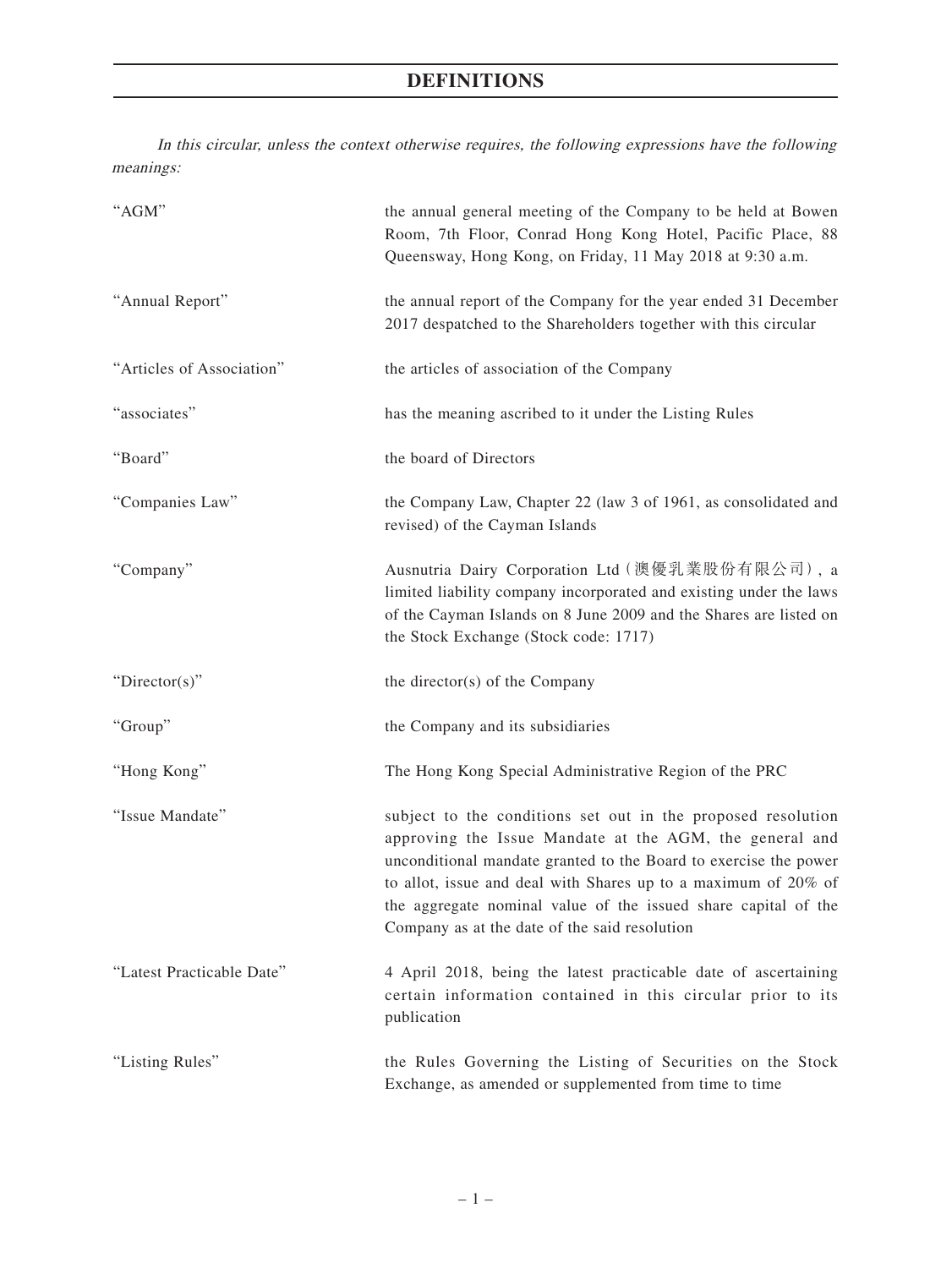## **DEFINITIONS**

| "PRC"                | the People's Republic of China. For the purpose of this circular,<br>excluding Hong Kong, Macau Special Administrative Region and<br>Taiwan                                                                                                                                                                                                                                                      |
|----------------------|--------------------------------------------------------------------------------------------------------------------------------------------------------------------------------------------------------------------------------------------------------------------------------------------------------------------------------------------------------------------------------------------------|
| "Repurchase Mandate" | subject to the conditions set out in the proposed resolution<br>approving the Repurchase Mandate at the AGM, the general<br>and unconditional mandate granted to the Board to exercise the<br>power to repurchase Shares with an aggregate nominal value not<br>exceeding 10% of the aggregate nominal value of the issued share<br>capital of the Company as at the date of the said resolution |
| "SFO"                | the Securities and Futures Ordinance (Chapter 571 of the Laws of<br>Hong Kong)                                                                                                                                                                                                                                                                                                                   |
| "Share $(s)$ "       | ordinary share(s) of nominal value of $HK$0.10$ each in the capital<br>of the Company                                                                                                                                                                                                                                                                                                            |
| "Shareholder(s)"     | registered shareholder(s) of the Company                                                                                                                                                                                                                                                                                                                                                         |
| "Stock Exchange"     | The Stock Exchange of Hong Kong Limited                                                                                                                                                                                                                                                                                                                                                          |
| "Takeovers Code"     | The Hong Kong Code on Takeovers and Mergers                                                                                                                                                                                                                                                                                                                                                      |
| "НК\$"               | Hong Kong dollars, the lawful currency of Hong Kong                                                                                                                                                                                                                                                                                                                                              |
| $``\%"$              | per cent.                                                                                                                                                                                                                                                                                                                                                                                        |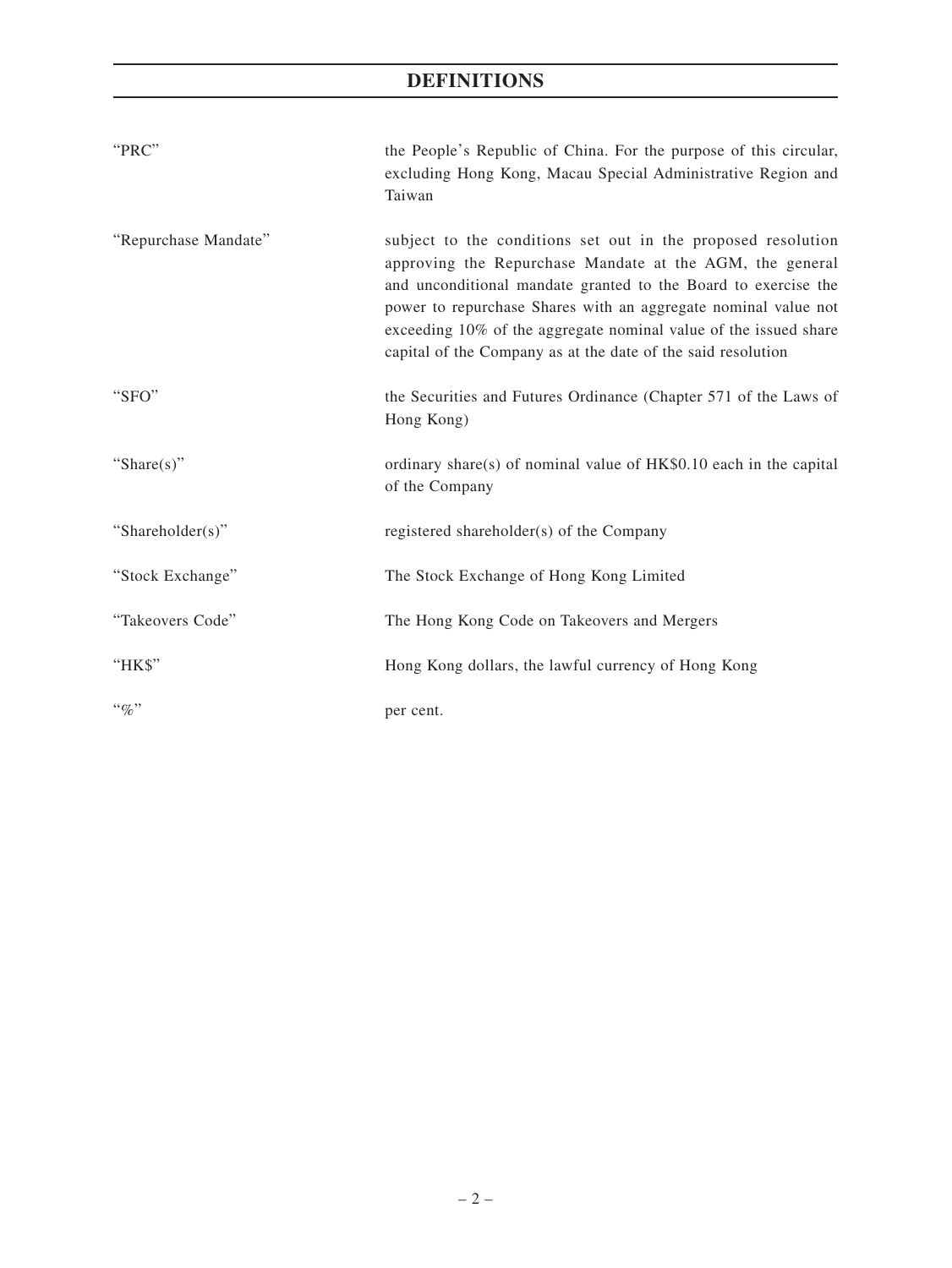

# **AUSNUTRIA DAIRY CORPORATION LTD**

**澳優乳業股份有限公司**

(Incorporated in the Cayman Islands with limited liability)

**(Stock code: 1717)**

Executive Directors: Mr. Yan Weibin (Chairman) Mr. Bartle van der Meer (Chief Executive Officer) Ms. Ng Siu Hung

Non-executive Directors: Mr. Tsai Chang-Hai Mr. Zeng Xiaojun

Independent Non-executive Directors: Ms. Ho Mei-Yueh Mr. Jason Wan Mr. Lau Chun Fai Douglas

Registered Office: Cricket Square Hutchins Drive P. O. Box 2681 Grand Cayman KY1-1111 Cayman Islands

Principal Place of Business in Hong Kong: Unit 16, 36/F., China Merchants Tower Shun Tak Centre 168-200 Connaught Road Central Hong Kong

10 April 2018

To the Shareholders

Dear Sir or Madam,

## **PROPOSED GENERAL MANDATES TO ISSUE SHARES AND REPURCHASE SHARES, PROPOSED RE-ELECTION OF THE RETIRING DIRECTORS, PROPOSED FINAL DIVIDEND AND NOTICE OF ANNUAL GENERAL MEETING**

#### **INTRODUCTION**

The purpose of this circular is to (i) provide you with information regarding the Issue Mandate and the Repurchase Mandate; (ii) provide you with information regarding the re-election of the retiring Directors; (iii) provide you with information regarding the proposed final dividend; and (iv) give you notice of the AGM.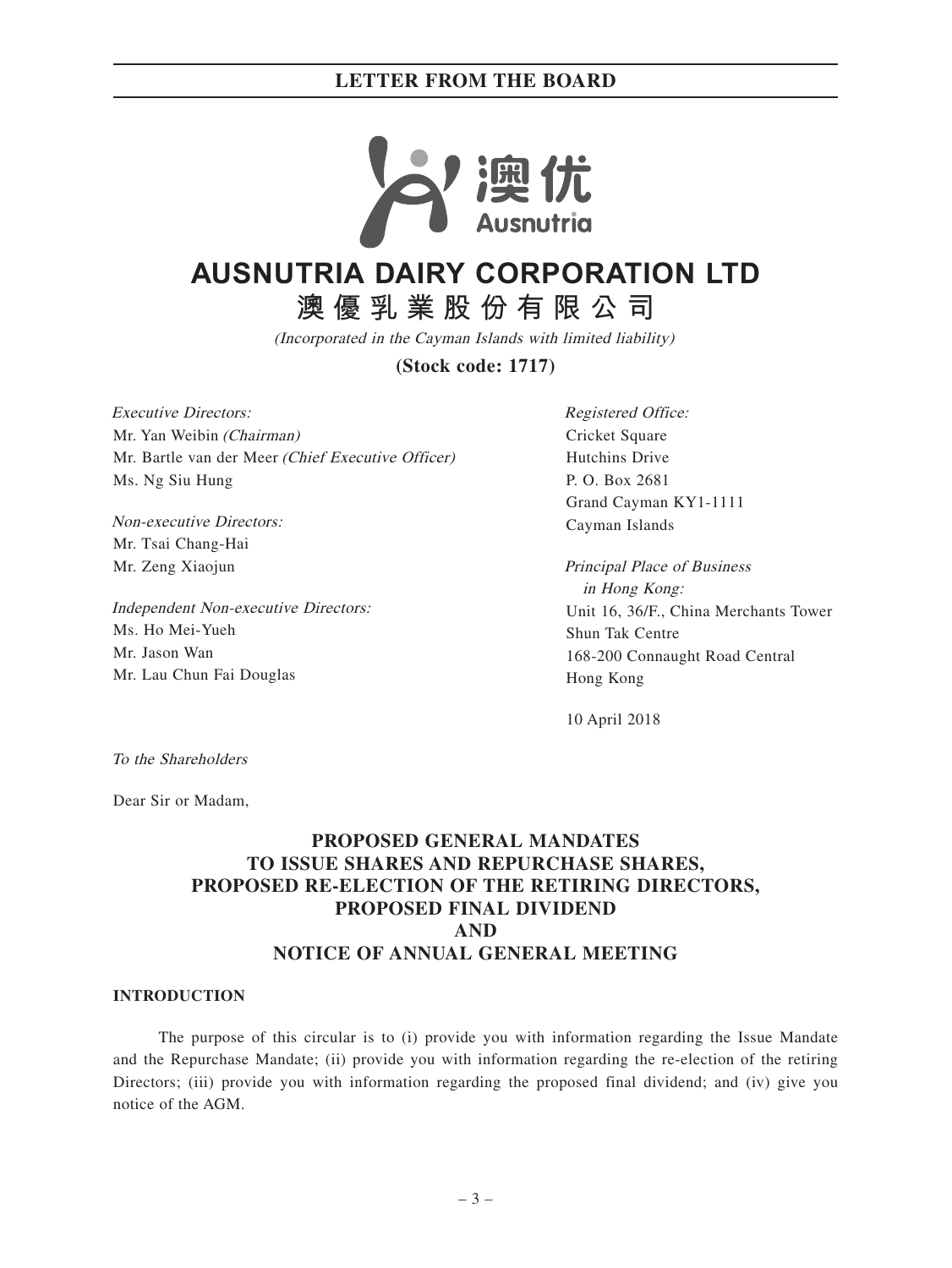### **A. GRANTING OF GENERAL MANDATES TO ISSUE SHARES AND REPURCHASE SHARES**

This circular gives details regarding the granting of general mandate to issue Shares and repurchase Shares in compliance with the Listing Rules.

#### **1. General Mandate to Issue Shares**

On 1 June 2017, a general mandate was granted to the Directors to exercise the powers of the Company to issue Shares, and thereafter, such mandate has not been exercised or renewed. In accordance with conditions of the general mandate granted, such mandate will lapse at the conclusion of the forthcoming AGM and has not been renewed.

At the AGM, an ordinary resolution will be proposed for the Shareholders to consider and, if thought fit, the grant of the Issue Mandate to the Directors to allot, issue and deal with Shares up to 20% of the aggregate nominal value of the issued share capital of the Company on the date of passing this ordinary resolution (i.e. not exceeding 251,212,306 Shares based on the issued share capital of the Company of 1,256,061,530 Shares as at the Latest Practicable Date and assuming that there is no change in the issued share capital between the period from the Latest Practicable Date and the date of passing the resolution approving the Issue Mandate). In addition, an ordinary resolution will also be proposed for the Shareholders to consider and, if thought fit, approve the extension of the Issue Mandate by adding to the aggregate number of Shares which may be allotted or agreed conditionally or unconditionally to be allotted by the Directors pursuant to the Issue Mandate the number of Shares purchased under the Repurchase Mandate (refer to section 2 below), if granted.

Details of the Issue Mandate and the extension of the Issue Mandate are respectively set out in resolutions 6 and 8 in the notice of the AGM set out on pages 14 to 17 of this circular. The Issue Mandate will remain in effect until whichever is the earliest of (a) the conclusion of the next annual general meeting of the Company unless the mandate is renewed either unconditionally or subject to conditions by ordinary resolution passed at that meeting; or (b) the expiration of the period within which the next annual general meeting of the Company is required by Articles of Association or the applicable laws of the Cayman Islands to be held; or (c) the passing of an ordinary resolution by the Shareholders in a general meeting revoking or varying such mandate.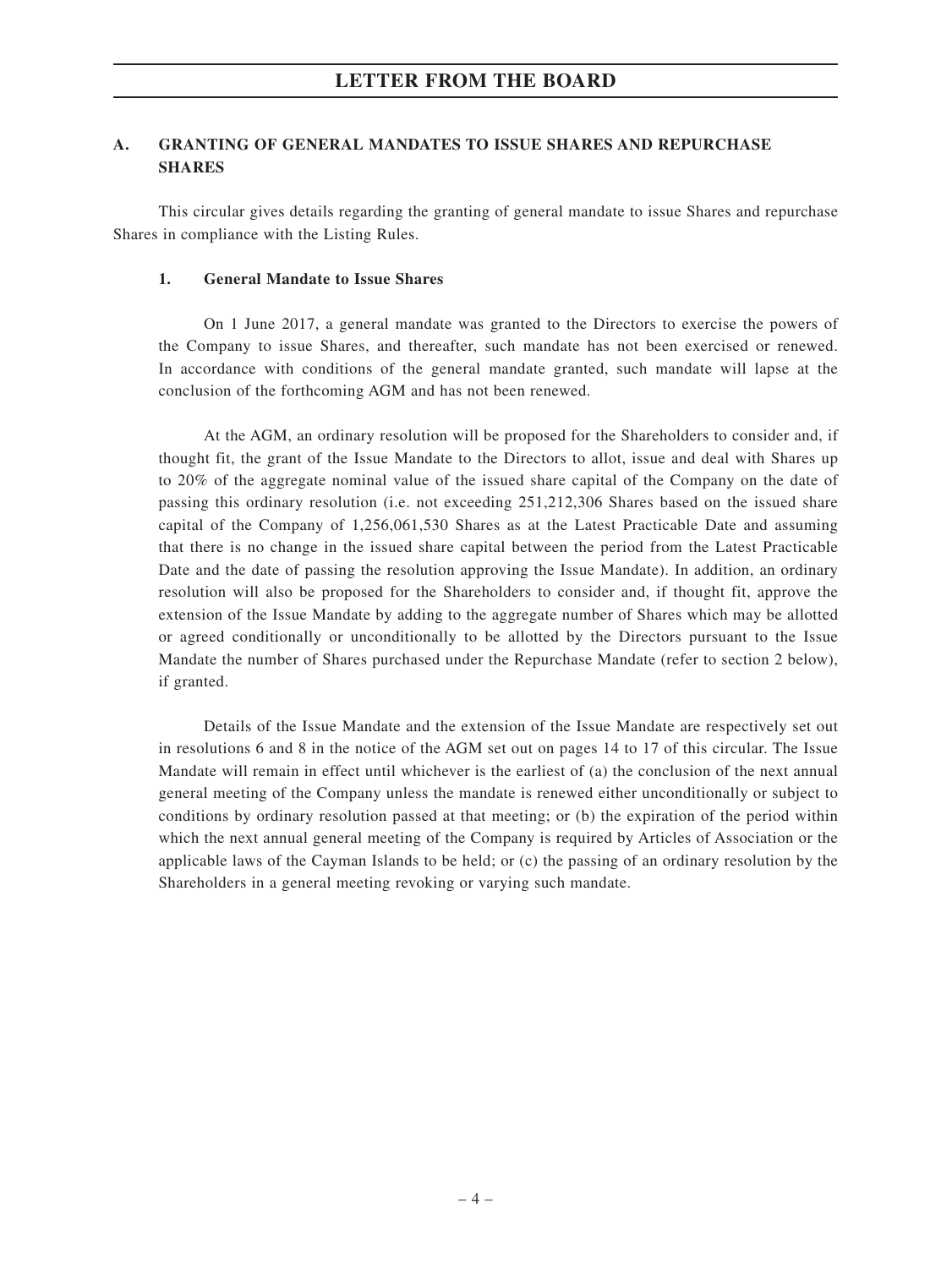#### **2. General Mandate to Repurchase Shares**

A general mandate to repurchase Shares was granted by the Shareholders in the annual general meeting of the Company held on 1 June 2017 to the Directors to exercise the powers of the Company to repurchase Shares, and thereafter, such mandate has lapsed and has not been renewed.

At the AGM, an ordinary resolution will be proposed for the Shareholders to consider and, if thought fit, renew the grant of the Repurchase Mandate to the Directors to repurchase Shares up to 10% of the issued share capital of the Company on the date of passing of the resolution approving the Repurchase Mandate.

As at the Latest Practicable Date, the issued share capital of the Company comprised 1,256,061,530 Shares. Assuming that there is no change in the issued share capital between the period from the Latest Practicable Date and the date of passing the resolution approving the Repurchase Mandate, the maximum number of Shares which may be repurchased pursuant to the Repurchase Mandate on the date of passing the resolution approving the Repurchase Mandate will be 125,606,153 Shares, which represent 10% of the then issued share capital of the Company.

An explanatory statement, giving certain information regarding the Repurchase Mandate, is set out in Appendix 1 to this circular. The Repurchase Mandate will remain in effect until whichever is the earliest of (a) the conclusion of the next annual general meeting of the Company unless the mandate is renewed either unconditionally or subject to conditions by ordinary resolution passed at that meeting; or (b) the expiration of the period within which the next annual general meeting of the Company is required by Articles of Association or the applicable laws of the Cayman Islands to be held; or (c) the passing of an ordinary resolution by the Shareholders in a general meeting revoking or varying such mandate.

#### **3. Explanatory Statement**

An explanatory statement containing all relevant information relating to the proposed Repurchase Mandate is set out in the Appendix 1 to this circular. The information in the explanatory statement is to provide you with the information reasonable necessary to enable you to make an informed decision on whether to vote for or against the resolution to grant to the Directors the Repurchase Mandate.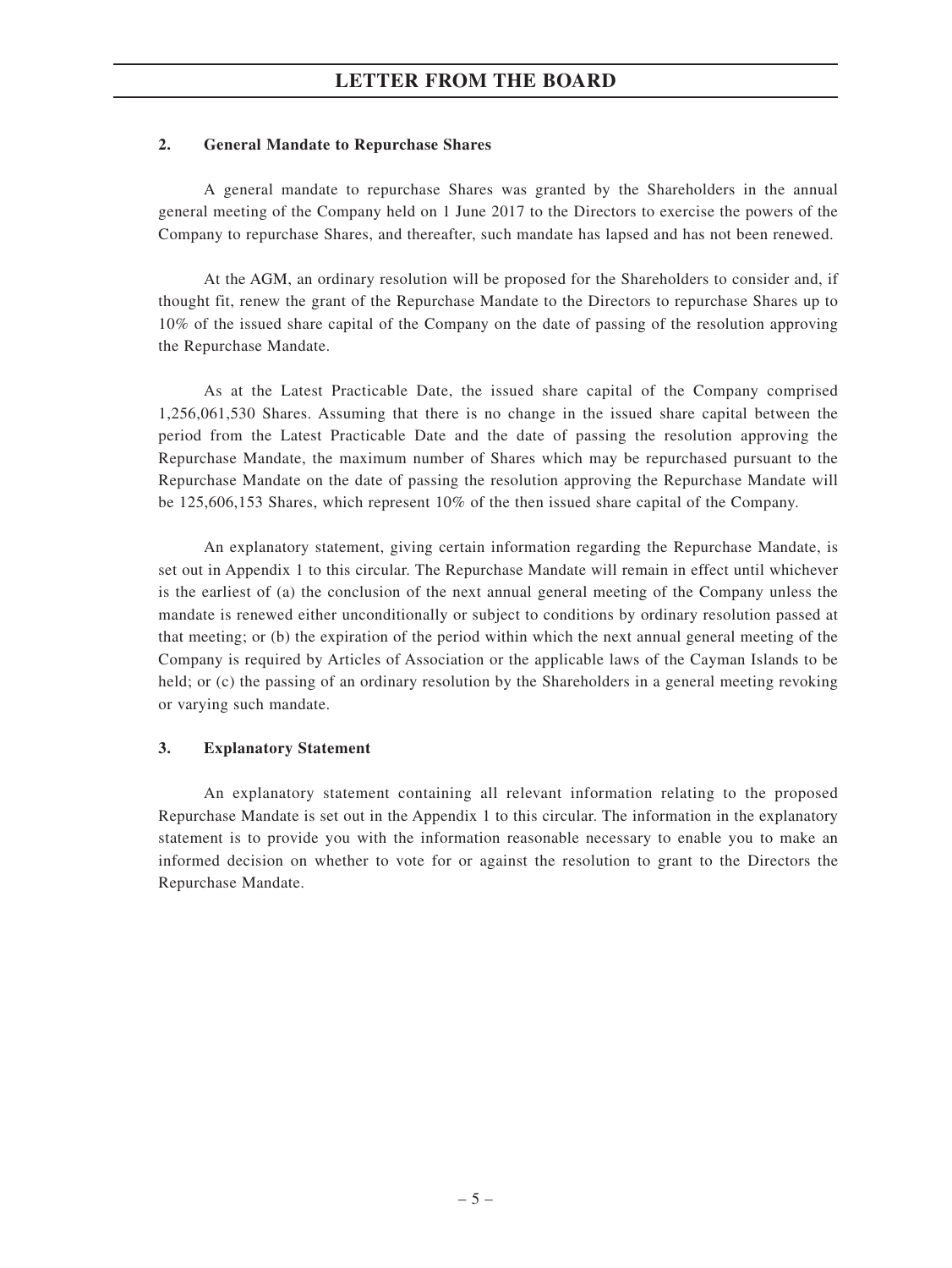#### **B. RE-ELECTION OF THE RETIRING DIRECTORS**

In accordance with Article 84 of the Articles of Association, Mr. Tsai Chang-Hai, Mr. Zeng Xiaojun and Mr. Jason Wan will retire by rotation at the conclusion of the AGM and being eligible, offer themselves for re-election.

The biographical details of the aforesaid Directors proposed to be re-elected are set out in Appendix 2 to this circular. An ordinary resolution approving their re-elections will be proposed at the AGM.

### **C. FINAL DIVIDEND**

The Board has recommended a final dividend of HK\$0.10 per Share for the year ended 31 December 2017 to be distributed from the Company's share premium account to the Shareholders whose names appear on the register of members of the Company on 8 June 2018. Subject to the approval of the Shareholders at the forthcoming AGM, the proposed final dividend is expected to be paid on or about 27 June 2018.

### **D. AGM**

A notice convening the AGM is set out on pages 14 to 17 of this circular.

The Annual Report incorporating, among other things, the audited consolidated financial statements of the Group for the year ended 31 December 2017 and the reports of the Directors and the auditors thereon are despatched to the Shareholders together with this circular.

A proxy form for use at the AGM is enclosed, a copy of which can also be obtained via the website of the Company at www.ausnutria.com.hk or the website of the Stock Exchange at www.hkexnews.hk.

Whether or not you are able to attend the AGM, you are requested to complete the enclosed proxy form in accordance with the instructions printed thereon and return the same to the Company's branch share registrar, Computershare Hong Kong Investor Services Limited at 17M Floor, Hopewell Centre, 183 Queen's Road East, Wanchai, Hong Kong as soon as possible and in any event not less than 48 hours before the commencement of the AGM or any adjournment thereof. Completion and return of the proxy form will not preclude you from attending in person and voting at the AGM or any adjourned meeting if you so wish.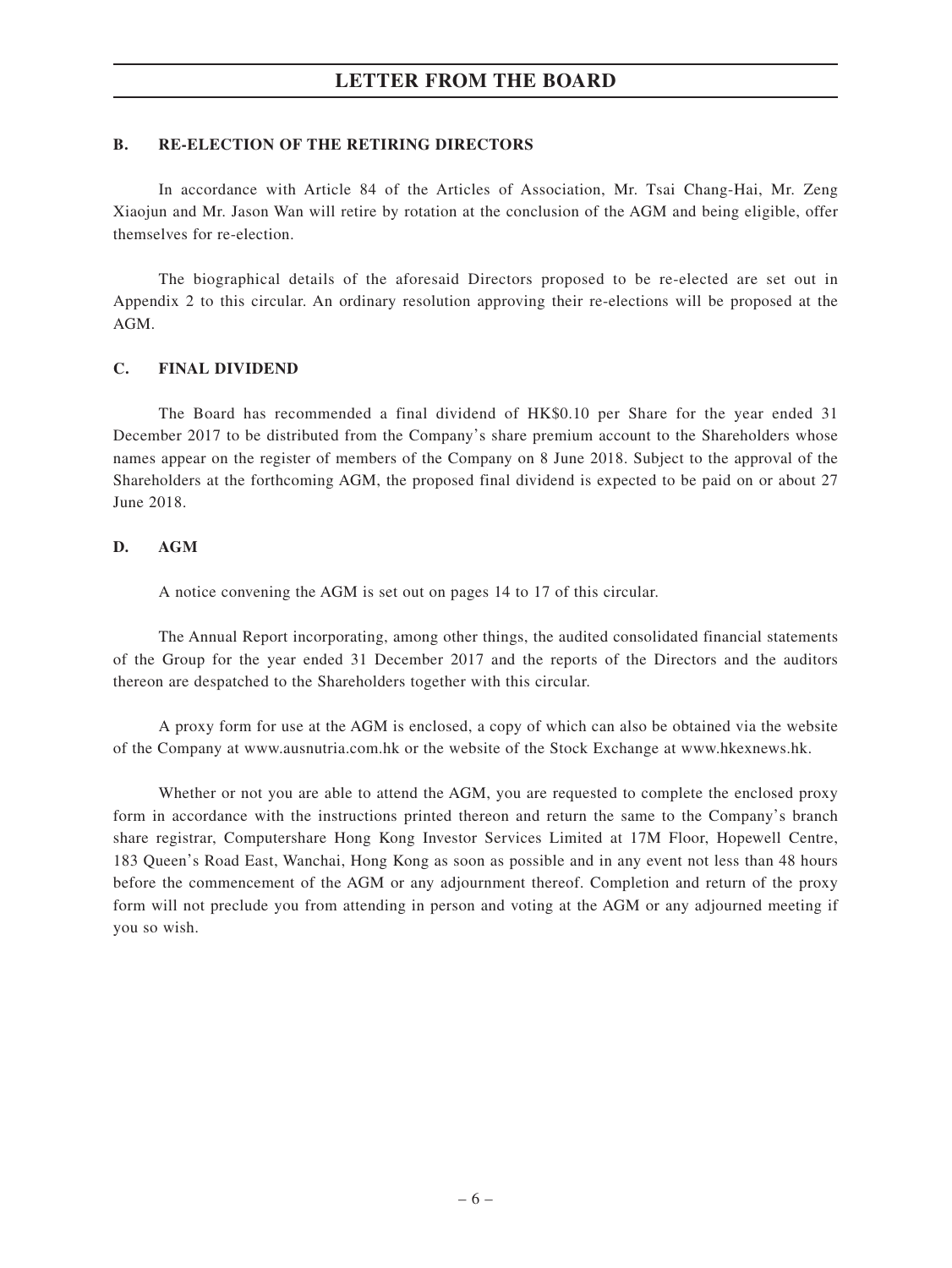### **E. PROCEDURES AND RESULTS FOR POLL VOTING**

Pursuant to Rule 13.39(4) of the Listing Rules and Article 66 of the Articles of Association, at any general meeting, a resolution put to the vote of a meeting shall be taken by poll.

On a poll, every Shareholder present in person or by proxy or, in the case of a Shareholder being a corporation, by its duly authorised representative, shall have one vote for every Share held which is fully paid or credited as fully paid.

The results of the poll on all the resolutions as set out in the notice of the AGM in both English and Chinese will be published on the website of the Company at www.ausnutria.com.hk and the website of the Stock Exchange at www.hkexnews.hk after 4:00 p.m. on the AGM date.

### **F. RECOMMENDATION**

The Directors believe that the resolutions of (i) the granting of the Issue Mandate and Repurchase Mandate; (ii) the re-election of the retiring Directors; and (iii) the final dividend to be proposed at the AGM are in the interests of the Company and the Shareholders as a whole. Accordingly, the Board recommends you to vote in favour of the resolutions to be proposed at the AGM.

### **G. MISCELLANEOUS**

The English text of this circular shall prevail over the Chinese text for the purpose of interpretation.

Yours faithfully By Order of the Board **Ausnutria Dairy Corporation Ltd Yan Weibin** Chairman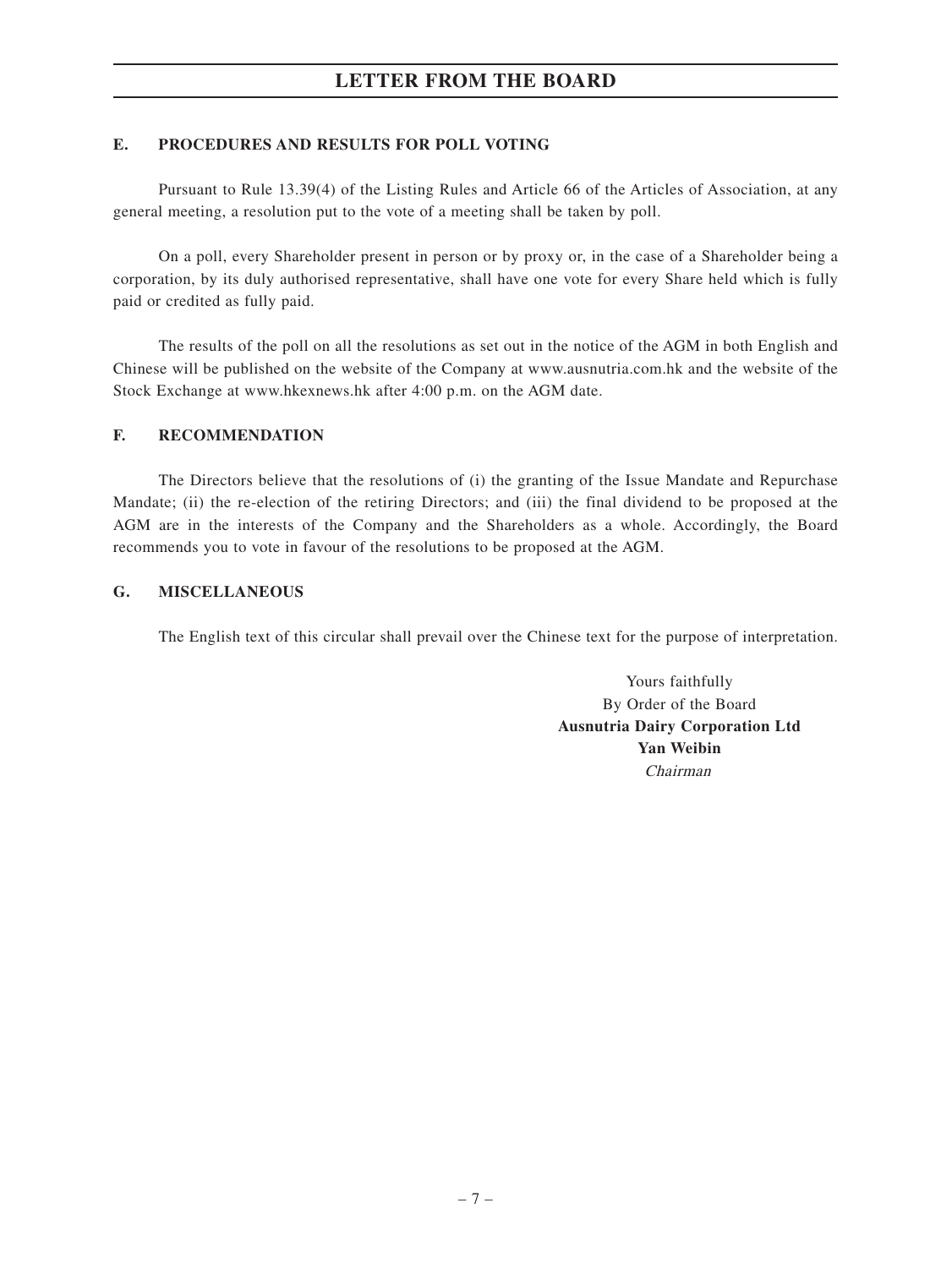This Explanatory Statement includes information required under Rule  $10.06(1)(b)$  of the Listing Rules to be given to the Shareholders in connection with the proposed Repurchase Mandate.

#### **(I) LISTING RULES**

The Listing Rules permit companies with a primary listing on the Stock Exchange to repurchase their fully-paid up shares on the Stock Exchange subject to certain restrictions.

### **(II) SHAREHOLDER'S APPROVAL**

The Listing Rules provide that all on-market share repurchases by a company with its primary listing on the Stock Exchange must be approved in advance by an ordinary resolution, either by specific approval of a particular transaction or by a general mandate to the directors of the company to make such repurchases and that the shares to be repurchased must be fully paid up.

#### **(III) EXERCISE OF THE REPURCHASE MANDATE**

As at the Latest Practicable Date, there were 1,256,061,530 Shares in issue. Subject to the passing of the ordinary resolution approving the Repurchase Mandate and on the basis that no further Shares are issued and no Shares are repurchased prior to the AGM, the Directors would be authorised under the Repurchase Mandate to repurchase a maximum of 125,606,153 Shares, which represent 10% of the then issued share capital of the Company.

#### **(IV) REASONS FOR THE REPURCHASE OF SHARES**

The Directors believe that the Repurchase Mandate is in the best interests of the Company and the Shareholders. Repurchases may, depending on the circumstances, result in an increase in net assets and/ or earnings per Share. The Directors are seeking in the grant of Repurchase Mandate to give the Company flexibility to do so if and when appropriate. The timing and the numbers(s), the price and other terms upon which the same are repurchased will be decided by the Directors at the relevant time having regard to the circumstances then prevailing.

#### **(V) SOURCE OF FUNDS**

Repurchases must be made out of funds which are legally available for such purpose in accordance with all applicable laws of the Cayman Islands and the Articles of Association. It is envisaged that the funds required for any repurchase would be derived from the distributable profits of the Company.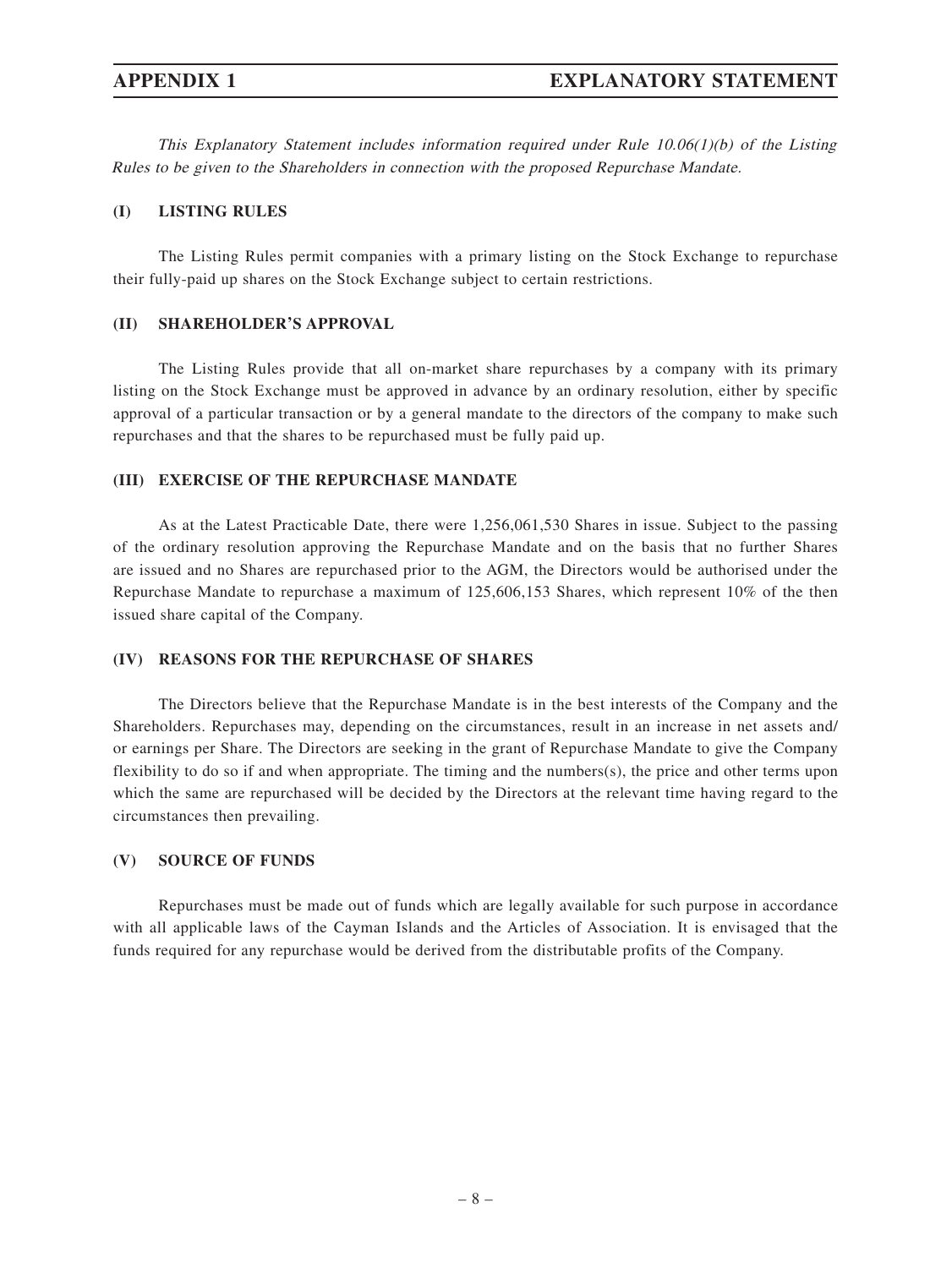## **APPENDIX 1 EXPLANATORY STATEMENT**

Under the Companies Law, repurchases by the Company may only be made out of the reserves of the Company or out of the proceeds of a fresh issue of Shares made for the purpose, or, if so authorised by the Articles of Association and subject to the provisions of the Companies Law, out of capital. Any premium payable on a redemption or purchase over the par value of the Shares to be purchased must be provided for out of profits of the Company or out of the Company's share premium account, or, if so authorised by the Articles of Association and subject to the provisions of the Companies Law, out of capital.

There could be adverse impact on the working capital or gearing position of the Company (as compared with the position disclosed in the audited consolidated financial statements of the Group contained in the Annual Report) in the event that the proposed Share repurchases were to be carried out in full at any time during the proposed repurchase period. However, the Directors do not propose to exercise the Repurchase Mandate to such an extent as would, in the circumstances, have a material adverse effect on the working capital of the Company or its gearing level.

#### **(VI) SHARE PRICES**

The highest and lowest prices at which the Shares had been traded on the Stock Exchange during each of the previous twelve months and up to the Latest Practicable Date were as follows:

|                                           | <b>Share prices</b> |        |
|-------------------------------------------|---------------------|--------|
|                                           | <b>Highest</b>      | Lowest |
|                                           | HK\$                | HK\$   |
|                                           |                     |        |
| 2017                                      |                     |        |
| April                                     | 3.33                | 3.05   |
| May                                       | 3.35                | 3.10   |
| June                                      | 3.38                | 3.15   |
| July                                      | 3.36                | 3.00   |
| August                                    | 3.72                | 3.23   |
| September                                 | 4.90                | 3.70   |
| October                                   | 5.76                | 4.80   |
| November                                  | 5.24                | 4.58   |
| December                                  | 4.80                | 3.83   |
| 2018                                      |                     |        |
| January                                   | 5.35                | 4.40   |
| February                                  | 6.39                | 4.60   |
| March                                     | 6.68                | 5.55   |
| April (up to the Latest Practicable Date) | 6.68                | 6.29   |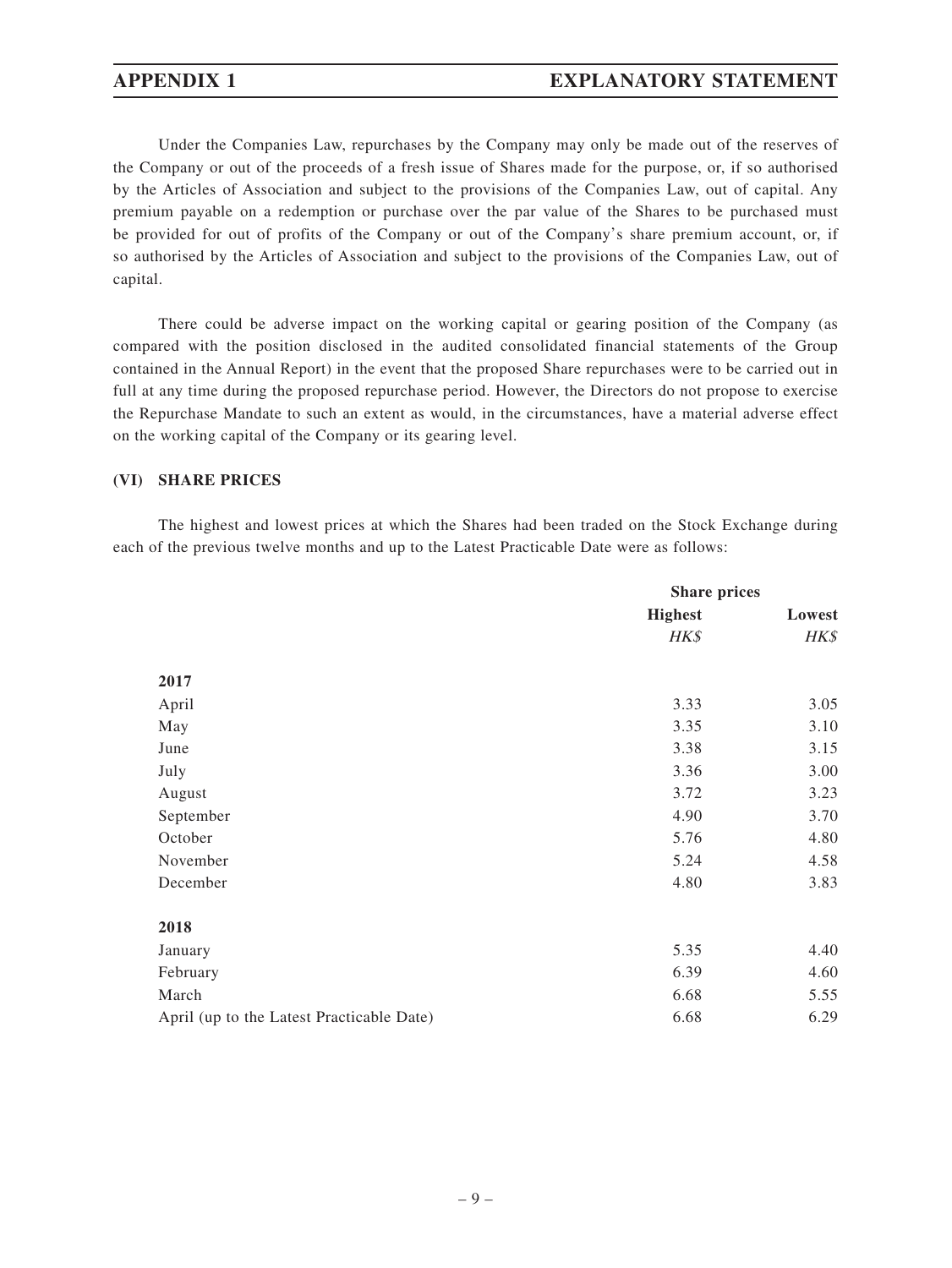#### **(VII) UNDERTAKING**

The Directors have undertaken to the Stock Exchange that, so far as the same may be applicable, they will exercise the Repurchase Mandate in accordance with the Listing Rules and the applicable laws of the Cayman Islands. The Directors have also undertaken not to repurchase any Shares if there is less than a minimum of 25% of the total issued share capital of the Company in public hands.

None of the Directors nor, to the best of their knowledge having made all reasonable enquires, any of their close associate(s), currently intends to sell the Shares to the Company or its subsidiaries in the event that the Repurchase Mandate is approved by the Shareholders.

No core connected person (as defined in the Listing Rules) has notified the Company that he has a present intention to sell the Shares to the Company, or has undertaken not to do so in the event that the Company is authorised to make repurchases of the Shares.

#### **(VIII) TAKEOVERS CODE**

Pursuant to Rule 32 of the Takeovers Code, if as a result of a Share repurchase, a Shareholder's proportionate interest in the voting capital of the Company increases, such increase will be treated as an acquisition for the purposes of the Takeovers Code and may in certain circumstances give rise to an obligation to make a mandatory offer for the Shares under Rule 26 or Rule 32 of the Takeovers Code.

As at the Latest Practicable Date, nothing has come to the attention of the Directors that there will be any consequences arise under the Takeovers Code if the Repurchase Mandate is exercised.

#### **(IX) SHARES REPURCHASE BY THE COMPANY**

The Company did not repurchase any Shares (whether on the Stock Exchange or otherwise) in the six months prior to the Latest Practicable Date.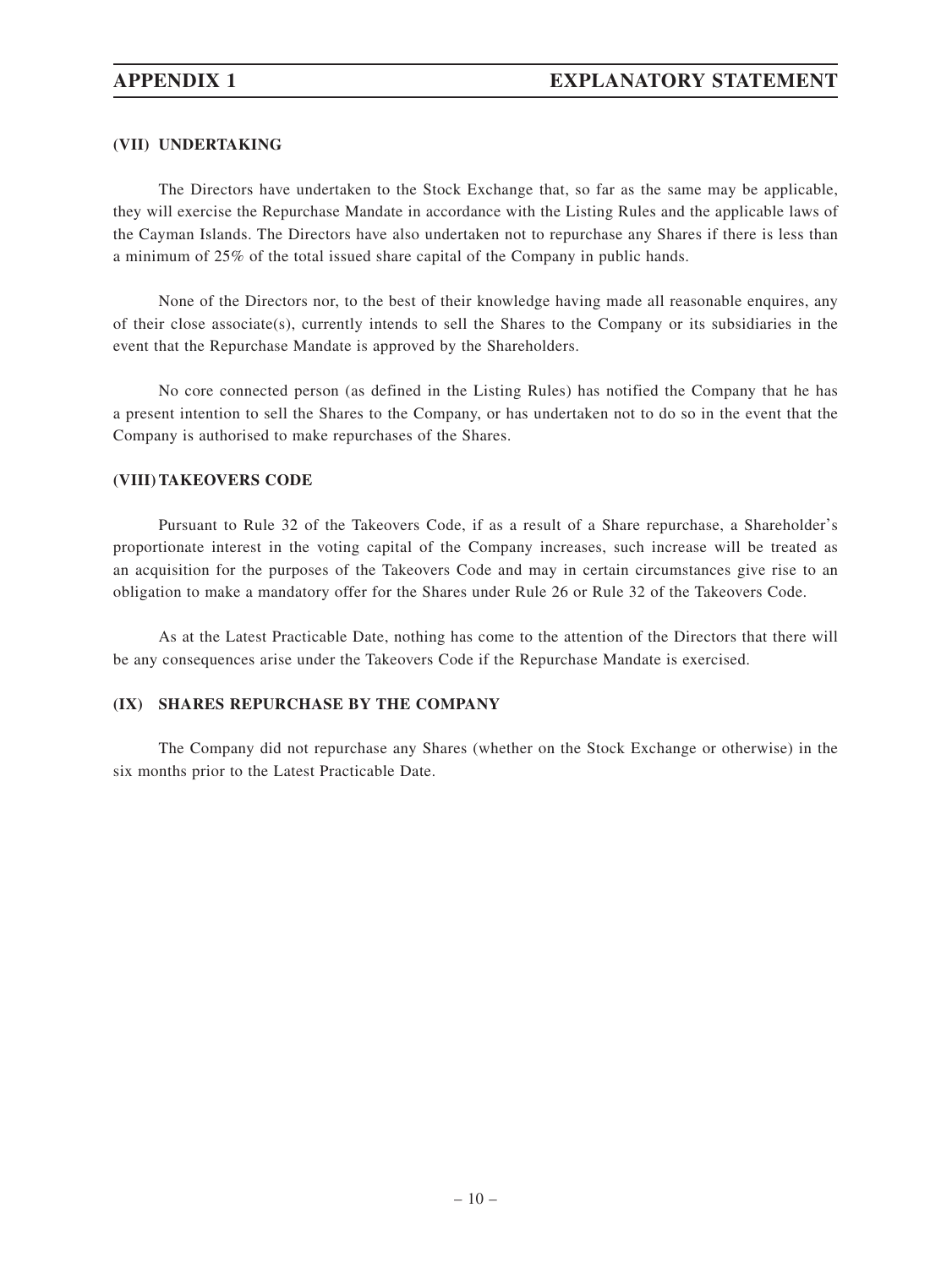## **APPENDIX 2 THE BIOGRAPHICAL DETAILS OF DIRECTORS PROPOSED TO BE RE-ELECTED**

At the AGM, an ordinary resolution to re-elect the following persons as Directors will be proposed. In compliance with Rule 13.51(2) of the Listing Rules, details of the relevant persons are as follows:

### **MR. TSAI CHANG-HAI ("MR. TSAI") NON-EXECUTIVE DIRECTOR**

Mr. Tsai, aged 68, was appointed as a non-executive Director on 19 January 2016. Mr. Tsai graduated with a bachelor's degree in medicine from China Medical University and holds a doctorate of medical science from The University of Tokyo. Mr. Tsai has extensive knowledge and expertise in biomedicine. Mr. Tsai is the founder and chairman of Asia University and its affiliated hospital. He is also a professor and chairman of China Medical University. Mr. Tsai serves the role of director in Taiwan Fertilizer Co., Ltd., a company listed on the Taiwan Stock Exchange. He is also chairman of the board of directors of Lumosa Therapeutics Co., Ltd. and a director of Medeon Biodesign, Inc., both companies are listed on the Taipei Exchange in Taiwan. Mr. Tsai is also a director of BioEngine Capital. Mr. Tsai was a member of Supervisory Committee (監理委員會) of the National Health Insurance Administration of the Ministry of Health and Welfare of Taiwan, deputy convener of the Central Medical Review Committee (中區醫療審查委員會), a counsellor of the Ministry of Health and Welfare, a director of the board of directors of the National Health Research Institutes and chairman of Taiwan Hospital Association.

Saved as disclosed above, Mr. Tsai did not hold any directorship in other public companies the securities of which are listed on any securities market in Hong Kong or overseas in the last three years or any other position with the Company and other members of the Group or other major appointments and professional qualifications.

As at the Latest Practicable Date, Mr. Tsai did not have any relationship with other Directors, senior management, substantial or controlling Shareholders. The details of Mr. Tsai's interests in the Shares within the meaning of Part XV of the SFO are set out in the section headed "Directors' and Chief Executive's Interests and Short Positions in Shares and Underlying Shares" of the Annual Report.

There is a service contract between the Company and Mr. Tsai for a term of two years with effect from 19 January 2018. Mr. Tsai is entitled to an annual director's fee of HK\$240,000 (Year 2017: HK\$240,000). Mr. Tsai's remuneration is determined with reference to his qualifications, experience, duties and responsibilities with the Company as well as market rate.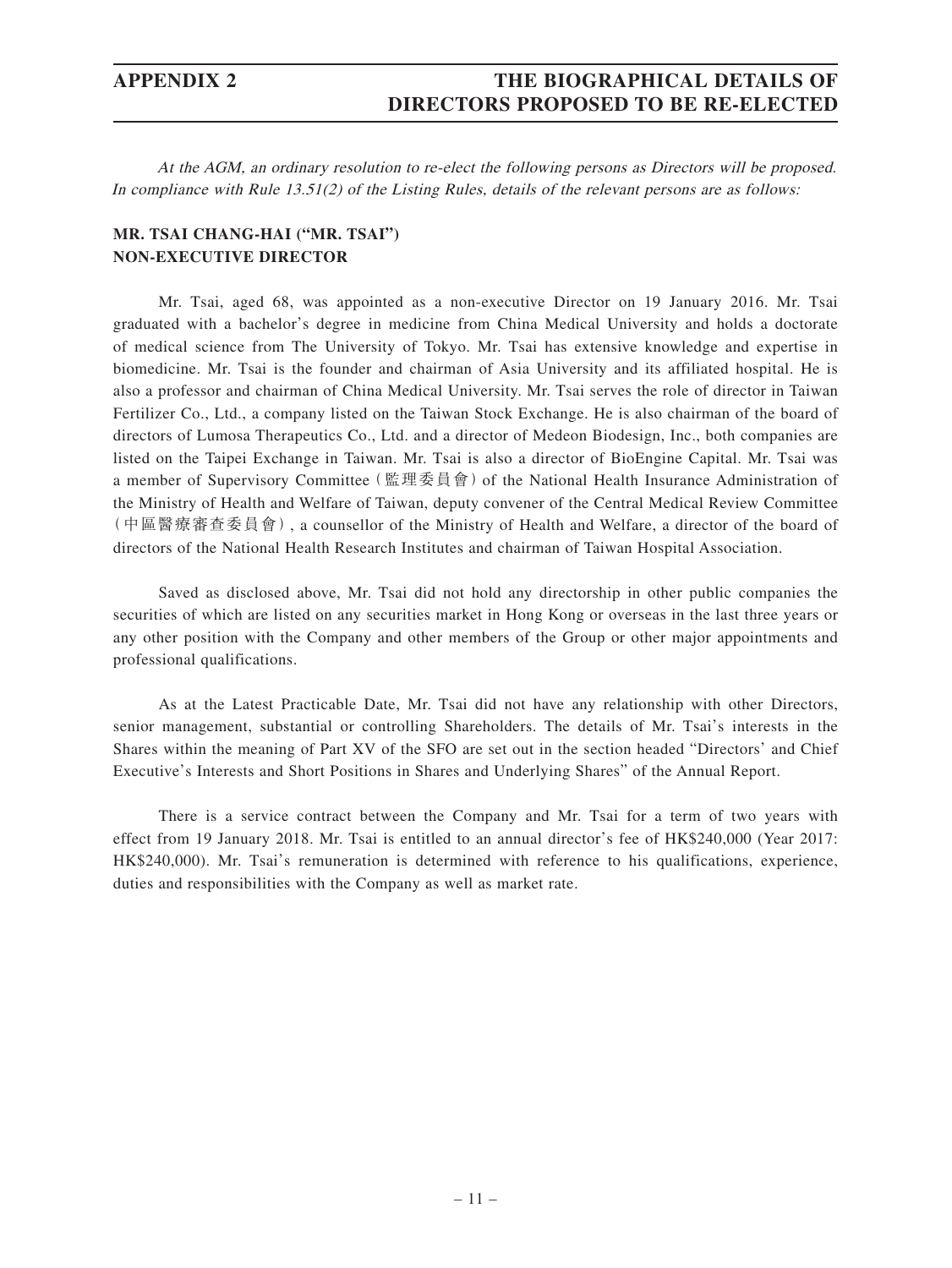### **MR. ZENG XIAOJUN ("MR. ZENG") NON-EXECUTIVE DIRECTOR**

Mr. Zeng, aged 43, was appointed as a non-executive Director on 19 January 2016. He graduated in trade economics from the Department of International Economics and Trade of Jiangxi University of Finance and Economics and was enrolled for EMBA at China Europe International Business School. Mr. Zeng is currently a member of the executive management team, the chief partner and chief strategy officer of Shenzhen GTJA Investment Group Co., Ltd. He is responsible for investment research, investment management, risk management, branding and public relations and corporate strategies. Mr. Zeng has extensive expertise in the biotechnology industry. From 1996 to 2014, he served as the senior management of several pharmaceutical companies, namely China Resources Sanjiu Pharmaceutical Trading Co., Ltd.\* (深圳華潤三九醫藥貿易有限公司)and Zhejiang Conba Pharmaceutical Sales Co., Ltd. where he was mainly responsible for market research and took an active part in sales, corporate strategies and new product introduction and brand management.

Save as disclosed above, Mr. Zeng did not hold any directorship in other public companies the securities of which are listed on any securities market in Hong Kong or overseas in the last three years or any other position with the Company and other members of the Group or other major appointments and professional qualifications.

As at the Latest Practicable Date, Mr. Zeng did not have any relationship with other Directors, senior management, substantial or controlling Shareholders. The details of Mr. Zeng's interests in the Shares within the meaning of Part XV of the SFO are set out in the section headed "Directors' and Chief Executive's Interests and Short Positions in Shares and Underlying Shares" of the Annual Report.

There is a service contract between the Company and Mr. Zeng for a term of two years with effect from 19 January 2018. Mr. Zeng is entitled to an annual director's fee of HK\$240,000 (Year 2017: HK\$240,000). Mr. Zeng's remuneration is determined with reference to his qualifications, experience, duties and responsibilities with the Company as well as market rate.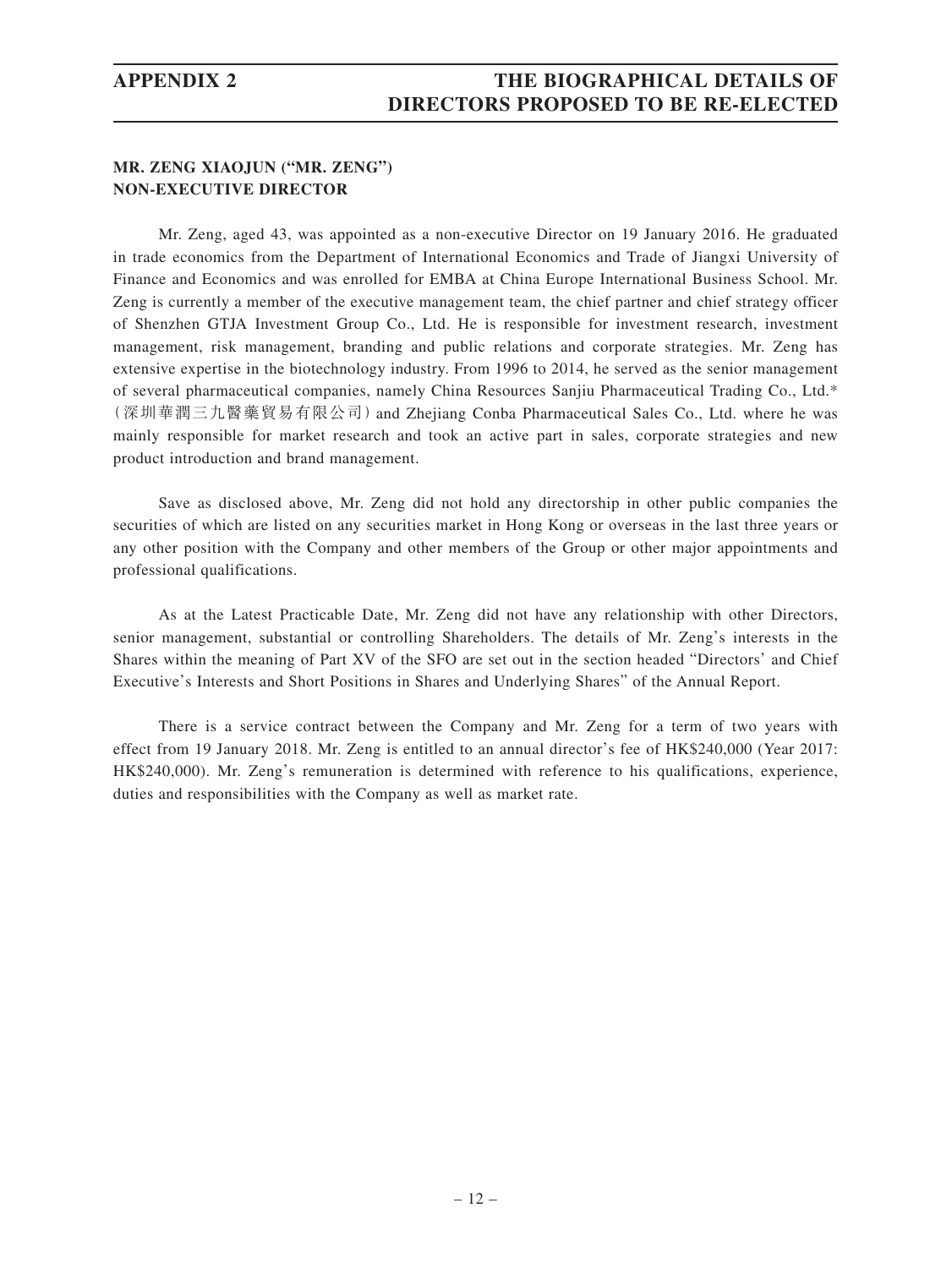## **APPENDIX 2 THE BIOGRAPHICAL DETAILS OF DIRECTORS PROPOSED TO BE RE-ELECTED**

### **MR. JASON WAN ("MR. WAN") INDEPENDENT NON-EXECUTIVE DIRECTOR**

Mr. Wan, aged 54, was appointed as an independent non-executive Director on 19 September 2009. Mr. Wan is currently a tenured full professor, Associate Chair for the Department of Food Science and Nutrition, and Associate Director for the Institute for Food Safety and Health, Illinois Institute of Technology, the United States. Mr. Wan completed a PhD at Deakin University, Australia in 1992. Prior to that, he graduated with a bachelor of science degree from Hunan Agricultural University in 1983 and a master of science degree in dairy science and processing from Northeast Agricultural University in 1986. Mr. Wan was a lecturer in the Department of Food Science and Technology at Northeast Agricultural University from 1986 to 1988 and a visiting scientist at the Food Research Institute of the Department of Agriculture in Victoria, Australia in 1989. Mr. Wan was a post-doctoral researcher in the Department of Biochemistry at the University of Melbourne from 1992 to 1995 and a senior research scientist at CSIRO Food Science Australia from 1995 to 2009. Prior to his current position, Mr. Wan was a research professor in food microbiology and biotechnology at Illinois Institute of Technology, the United States from 2009 to 2015. Mr. Wan has extensive knowledge and expertise in the area of processing technologies for food safety, dairy processing and the functionality of various ingredients of dairy products. He has written many articles over the years on various subjects, including microbiology and biotechnology, and continues to develop his expertise in these subjects. Mr. Wan has also received numerous scholarships and research grants, including those supporting a number of PhD scholars relating to whey proteins and biological properties, as well as major research grants for research relating to dairy processing.

Save as disclosed above, Mr. Wan did not hold any directorship in other public companies the securities of which are listed on any securities market in Hong Kong or overseas in the last three years or any other position with the Company and other members of the Group or other major appointments and professional qualifications.

As at the Latest Practicable Date, Mr. Wan did not have any relationship with other Directors, senior management, substantial or controlling Shareholders. The details of Mr. Wan's interests in the Shares within the meaning of Part XV of the SFO are set out in the section headed "Directors' and Chief Executive's Interests and Short Positions in Shares and Underlying Shares" of the Annual Report.

There is a service contract between the Company and Mr. Wan for a term of two years with effect from 1 October 2017. Mr. Wan is entitled to an annual director's fee of HK\$240,000 (Year 2017: HK\$240,000). Mr. Wan's remuneration is determined with reference to his qualifications, experience, duties and responsibilities with the Company as well as market rate.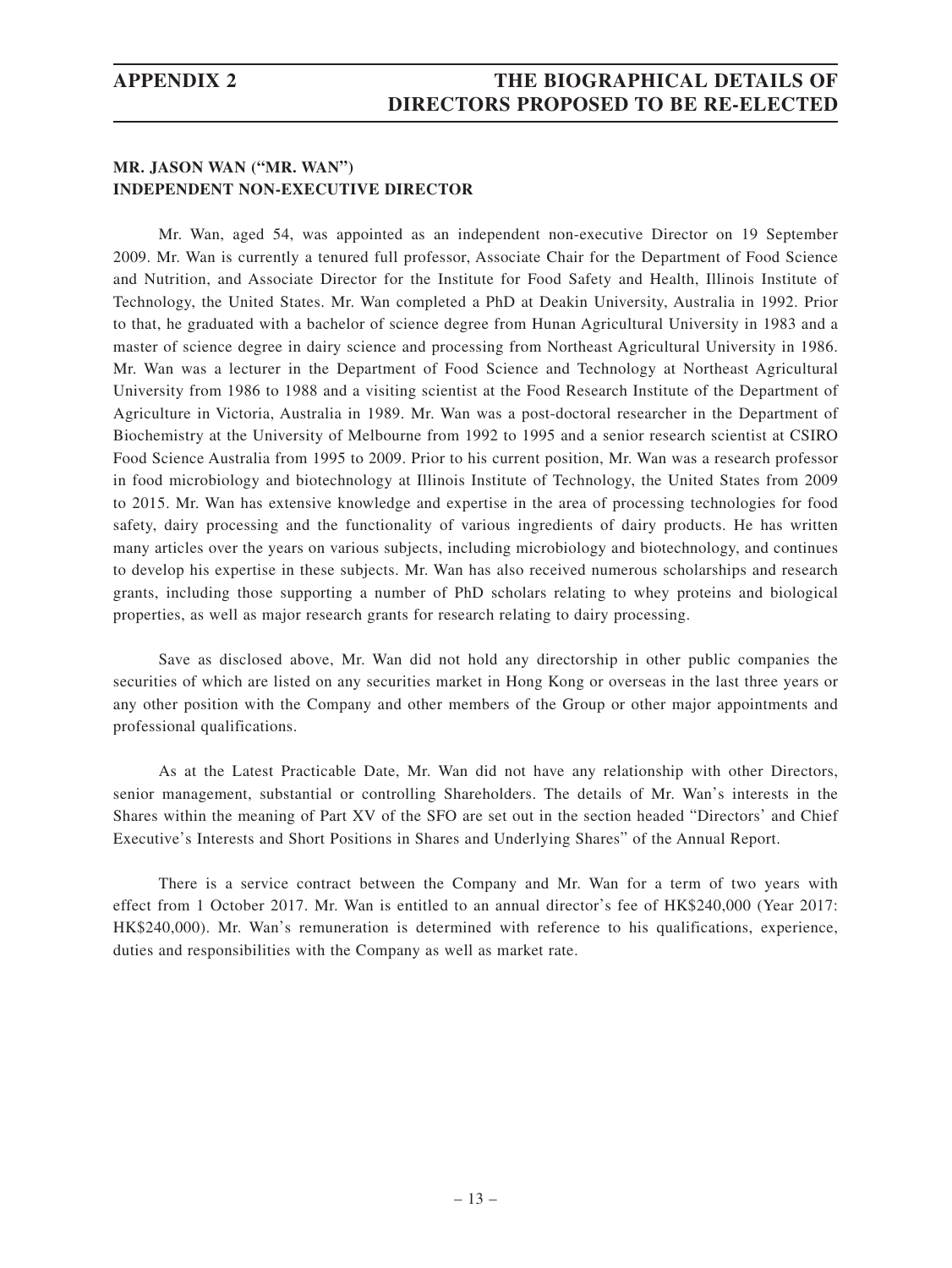

# **AUSNUTRIA DAIRY CORPORATION LTD**

**澳優乳業股份有限公司**

(Incorporated in the Cayman Islands with limited liability)

### **(Stock code: 1717)**

## **NOTICE OF ANNUAL GENERAL MEETING**

**NOTICE IS HEREBY GIVEN** that the annual general meeting (the "**AGM**") of Ausnutria Dairy Corporation Ltd (the "**Company**") will be held at Bowen Room, 7th Floor, Conrad Hong Kong Hotel, Pacific Place, 88 Queensway, Hong Kong, on Friday, 11 May 2018 at 9:30 a.m. for the following purposes:–

- 1. To receive and consider the audited consolidated financial statements and the reports of the directors of the Company (the "**Directors**") and of the auditors for the year ended 31 December 2017;
- 2. To re-elect the retiring Directors;
- 3. To authorise the board of Directors (the "**Board**") to fix the Directors' remuneration and emolument;
- 4. To declare a final dividend of HK\$0.10 per share for the year ended 31 December 2017 from the share premium account of the Company;
- 5. To re-appoint Ernst & Young as auditors and to authorise the Board to fix their remuneration;
- 6. "**THAT**:
	- (a) subject to paragraph (c) of this resolution, a general mandate be and is hereby unconditionally granted to the Directors to exercise during the Relevant Period (as defined below) all the powers of the Company to allot, issue and dispose of shares of the Company (the "**Shares**") of HK\$0.10 each in the share capital of the Company and to make or grant offers, agreements, options or warrants which would or might require the exercise of such powers;
	- (b) the mandate in paragraph (a) of this resolution shall authorise the Directors during the Relevant Period to make or grant offers, agreements and options which would or might require the exercise of such powers after the end of the Relevant Period;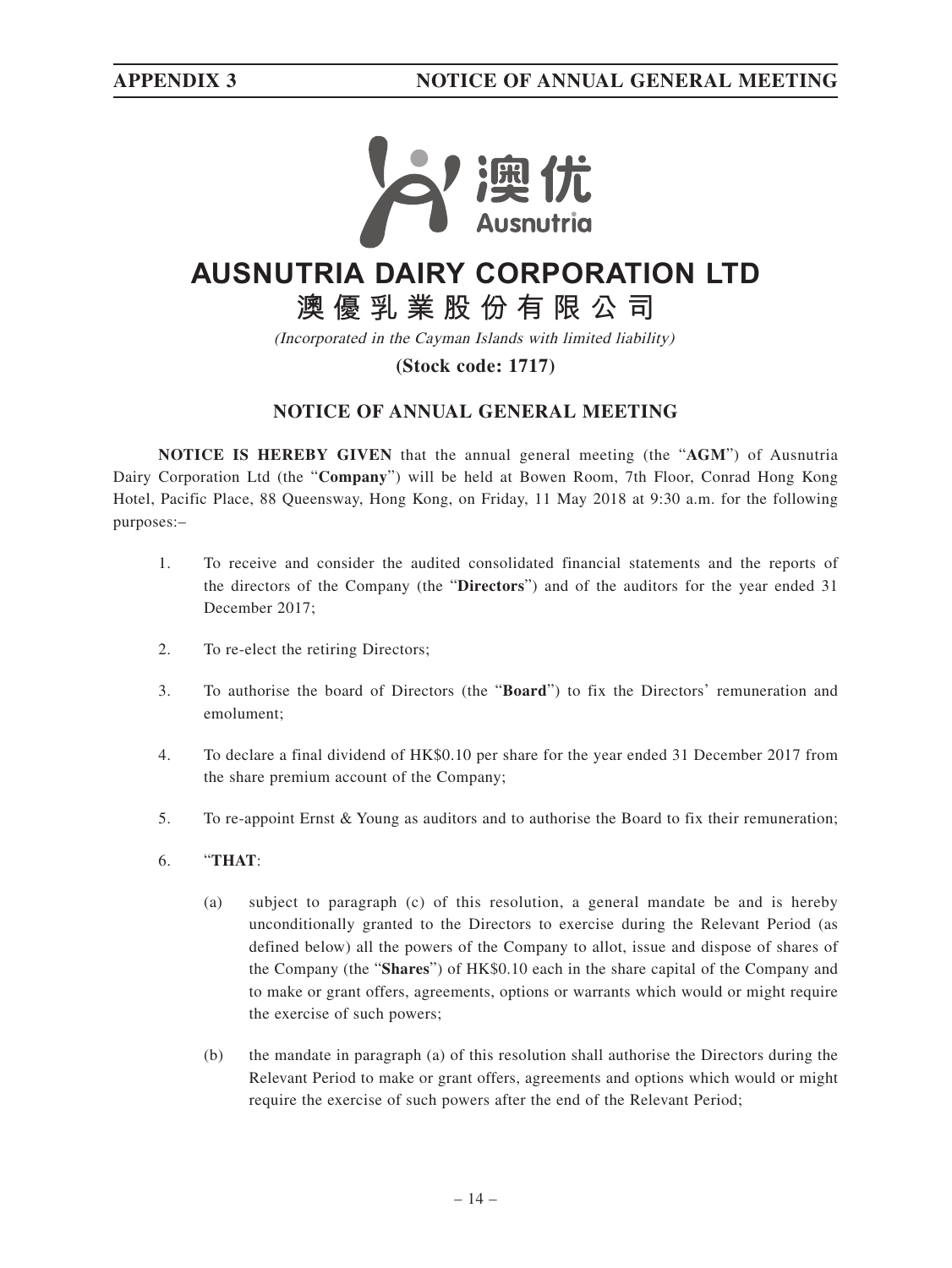- (c) the aggregate nominal value of share capital allotted or agreed conditionally or unconditionally to be allotted (whether pursuant to an option or otherwise) by the Directors pursuant to the mandate in paragraph (a) of this resolution, otherwise than pursuant to (i) a Rights Issue (as defined below), or (ii) any option scheme or similar arrangement for the time being adopted for the grant or issue to the officers and/or employees of the Company and/or any of its subsidiaries of shares or rights to acquire Shares, or (iii) any scrip dividend or similar arrangement pursuant to the articles of association of the Company (the "**Articles of Association**") from time to time, or (iv) any issue of Shares upon the exercise of rights of subscription or conversion under the terms of any warrants of the Company or any securities which are convertible into Shares, shall not exceed twenty per cent (20%) of the aggregate nominal amount of the share capital of the Company in issue at the date of passing this resolution and the said mandate shall be limited accordingly; and
- (d) for the purpose of this resolution:

"**Relevant Period**" means the period from the passing of this resolution until whichever is the earliest of:

- (i) the conclusion of the next AGM unless the mandate is renewed either unconditionally or subject to conditions by ordinary resolution passed at that meeting;
- (ii) the expiration of the period within which the next AGM is required by the Articles of Association or the applicable laws of the Cayman Islands to be held; or
- (iii) the passing of an ordinary resolution by the shareholders of the Company in a general meeting revoking or varying such mandate.

"**Rights Issue**" means an offer of Shares open for a period fixed by the Directors to holders of Shares or any class thereof on the register on a fixed record date in proportion to their then holdings of such Shares or class thereof (subject to such exclusion or other arrangements as the Directors may deem necessary or expedient in relation to fractional entitlements or having regard to any jurisdiction outside Hong Kong, any restrictions or obligations under the laws of, or the requirements of any recognised regulatory body or any stock exchange in, any territory outside Hong Kong).";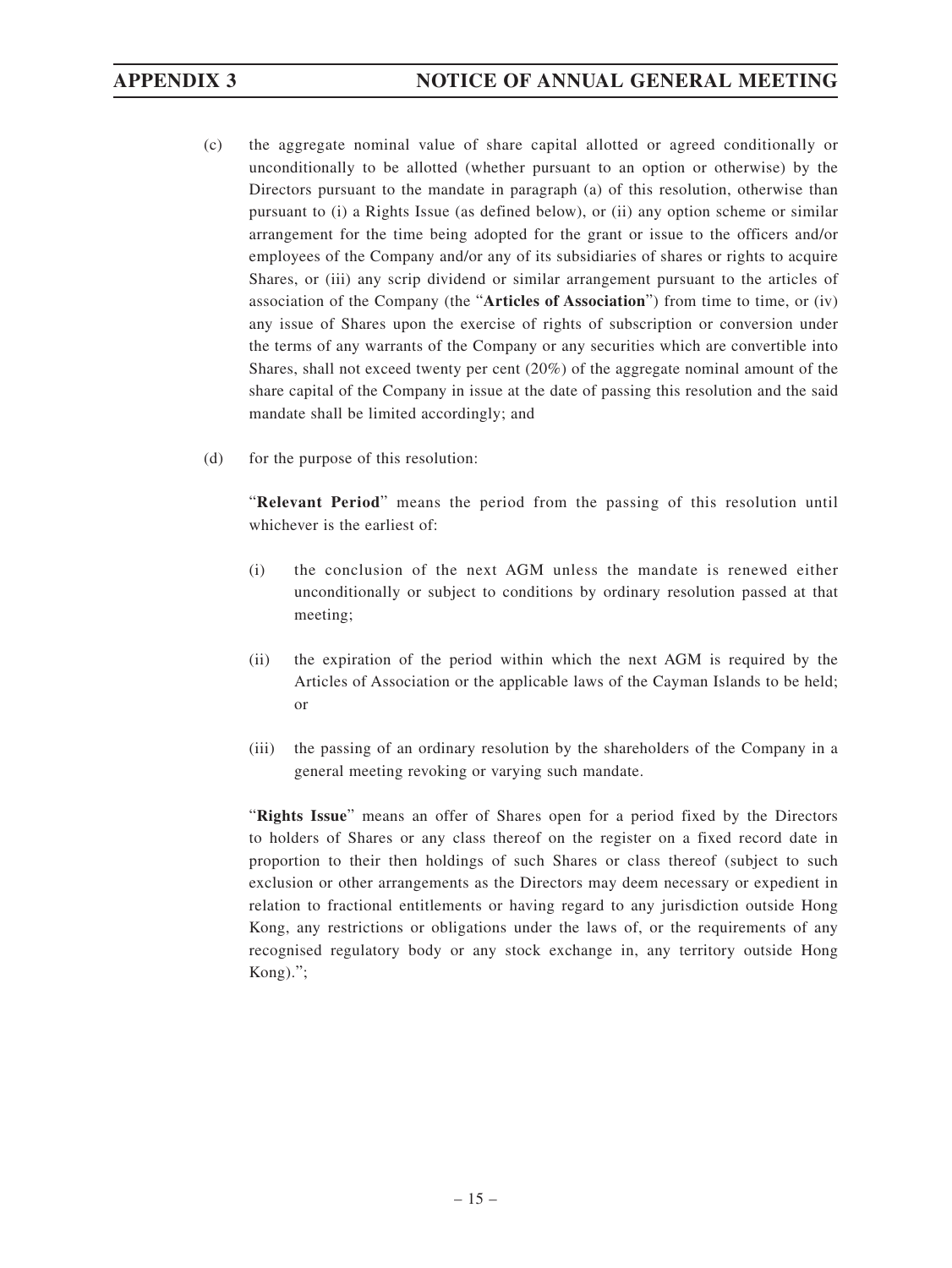### 7. "**THAT**:

- (a) a general mandate be and is hereby unconditionally granted to the Directors to exercise during the Relevant Period (as defined below) all the powers of the Company to purchase or otherwise acquire shares in the capital of the Company in accordance with all applicable laws and the requirements of the Rules Governing the Listing of Securities on The Stock Exchange of Hong Kong Limited, provided that the aggregate nominal amount of shares so purchased or otherwise acquired shall not exceed ten per cent (10%) of the aggregate nominal amount of the share capital of the Company in issue at the date of passing this resolution; and
- (b) for the purpose of this resolution;

"**Relevant Period**" means the period from the passing of this resolution until whichever is the earliest of:

- (i) the conclusion of the next AGM unless the mandate is renewed either unconditionally or subject to conditions by ordinary resolution passed at that meeting;
- (ii) the expiration of the period within which the next AGM is required by the Articles of Association or the applicable laws of the Cayman Islands to be held; or
- (iii) the passing of an ordinary resolution by the shareholders of the Company in a general meeting revoking or varying such mandate.";

#### 8. "**THAT**:

conditional upon the passing of resolutions 6 and 7 set out in the notice convening this meeting, the aggregate nominal amount of the shares which are purchased or otherwise acquired by the Company pursuant to resolution 7 shall be added to the aggregate nominal amount of the shares which may be issued pursuant to resolution 6."

> Yours faithfully By Order of the Board **Ausnutria Dairy Corporation Ltd Yan Weibin** Chairman

People's Republic of China, 10 April 2018